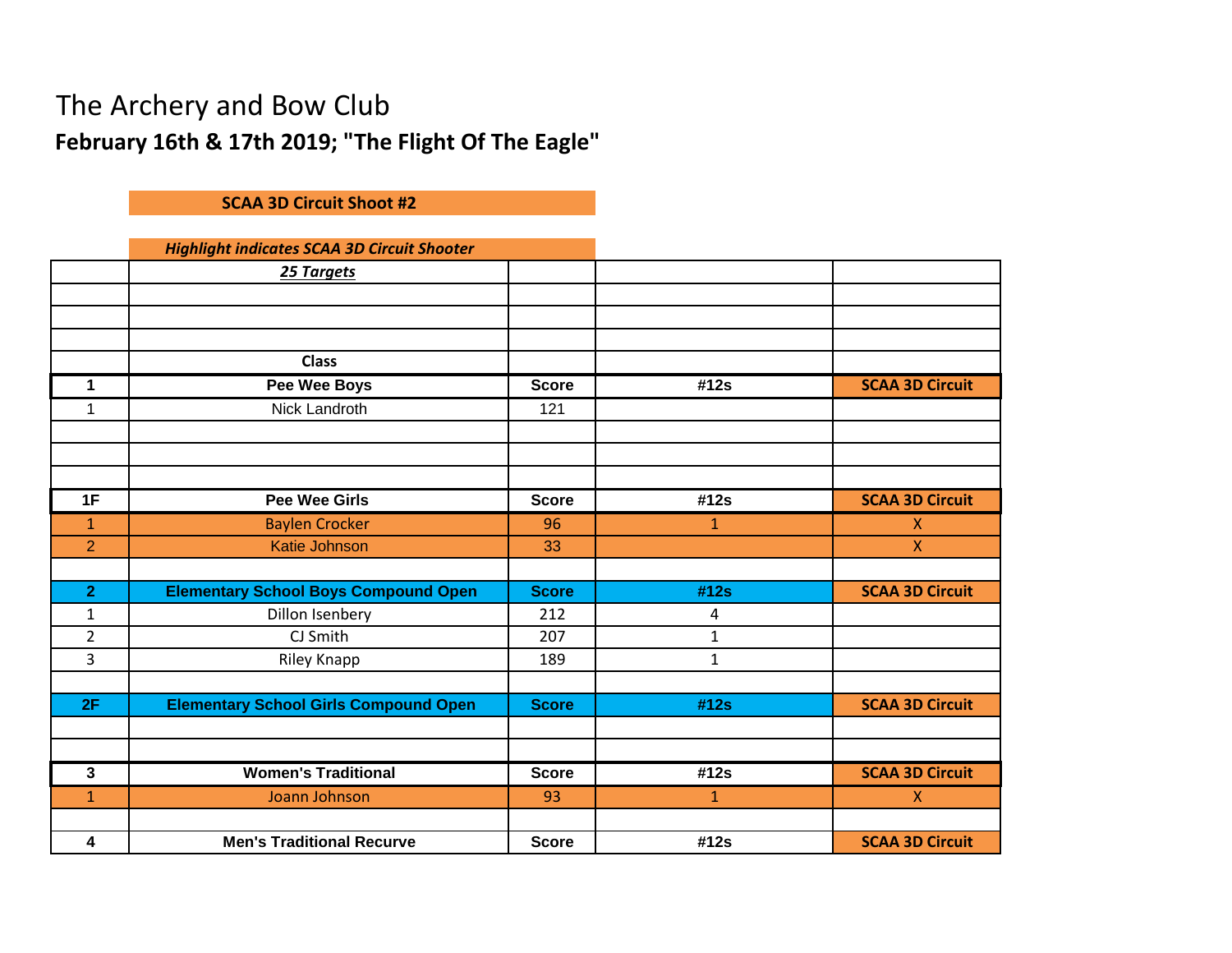| $\mathbf{1}$            | Russ Samol                        | 228          | 3              |                        |                    |
|-------------------------|-----------------------------------|--------------|----------------|------------------------|--------------------|
| $\overline{2}$          | <b>Walter Banks</b>               | 204          | $\overline{2}$ |                        |                    |
| 3                       | <b>Blake Foster</b>               | 182          | $\mathbf{1}$   |                        |                    |
| 4                       | <b>Bryant Prater</b>              | 175          | $\overline{2}$ |                        |                    |
| 5                       | Shane Copeland                    | 147          |                |                        |                    |
| $6\phantom{a}$          | Dave Johnson                      | 56           |                | $\mathsf X$            |                    |
|                         |                                   |              |                |                        |                    |
| 5                       | <b>Men's Traditional Longbow</b>  | <b>Score</b> | #12s           | <b>SCAA 3D Circuit</b> |                    |
| $\mathbf{1}$            | Mark Samol                        | 196          | $2^{\circ}$    |                        |                    |
|                         |                                   |              |                |                        |                    |
|                         |                                   |              |                |                        |                    |
| 6F                      | <b>Middle School Girls Open</b>   | <b>Score</b> | #12s           | <b>SCAA 3D Circuit</b> |                    |
| $\mathbf{1}$            | Matteja Metcalf                   | 230          | $\overline{2}$ | $\mathsf X$            | Joined at TAB      |
|                         |                                   |              |                |                        |                    |
|                         |                                   |              |                |                        |                    |
| 6                       | <b>Middle School Boys Open</b>    | <b>Score</b> | #12s           | <b>SCAA 3D Circuit</b> |                    |
|                         |                                   |              |                |                        |                    |
| $\overline{\mathbf{8}}$ | <b>Bowhunter Novice</b>           | <b>Score</b> | #12s           | <b>SCAA 3D Circuit</b> |                    |
| $\mathbf{1}$            | <b>Justin Craig</b>               | 256          | $\overline{7}$ |                        |                    |
| $\overline{2}$          | <b>Sean Paschall</b>              | 252          | $\overline{7}$ | $\mathsf X$            |                    |
| $\overline{3}$          | <b>Derek Hutchins</b>             | 248          | 6              |                        |                    |
| 4                       | <b>Richard Delegatti</b>          | 248          | $\overline{2}$ | $\mathsf X$            |                    |
| 5                       | <b>Gabrial Tuten</b>              | 221          | $\mathbf{1}$   |                        |                    |
| 6                       | Layton Suttles                    | 221          | $\mathbf{1}$   |                        | 1st dropped points |
|                         |                                   |              |                |                        |                    |
|                         |                                   |              |                |                        |                    |
| 8B                      | <b>Bowhunter Novice (&lt;250)</b> | <b>Score</b> | #12s           | <b>SCAA 3D Circuit</b> |                    |
| $\mathbf{1}$            | Ryan Hunter                       | 238          | 3              |                        |                    |
| $\overline{2}$          | Hunter Henson                     | 229          | 10             |                        |                    |
| 3                       | Reid West                         | 220          | 4              |                        |                    |
| 4                       | Joshua Wright                     | 198          | $\mathbf{1}$   |                        |                    |
| 5                       | David Lemar                       | 189          | $\mathbf{1}$   |                        |                    |
| 6                       | David Boyter                      | 181          | $\mathbf{1}$   |                        |                    |
|                         | <b>Hunter Anthony</b>             | <b>NS</b>    |                |                        |                    |
|                         |                                   |              |                |                        |                    |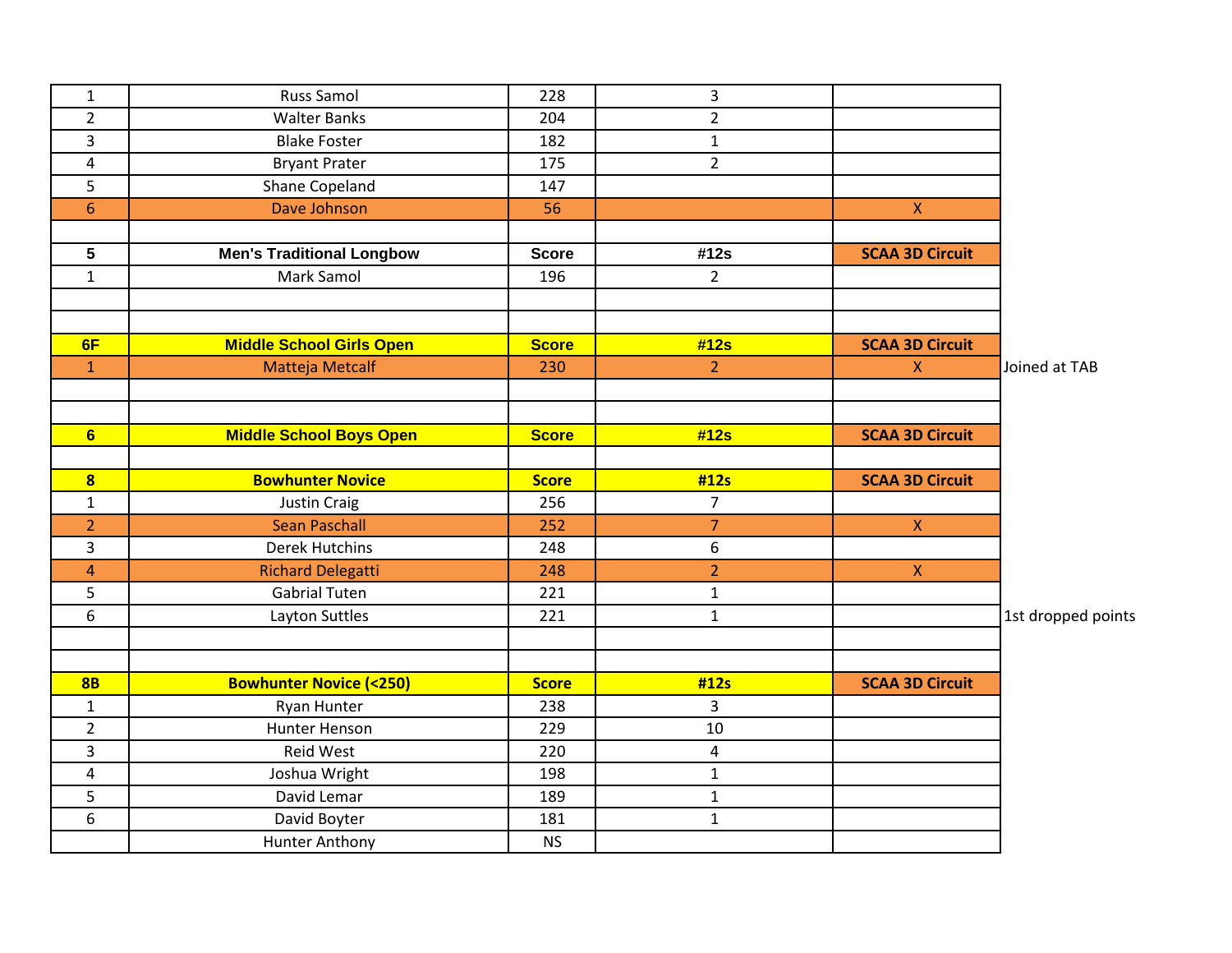| 8F             | <b>Women's Bowhunter</b>      | <b>Score</b> | #12s         | <b>SCAA 3D Circuit</b> |
|----------------|-------------------------------|--------------|--------------|------------------------|
| $\mathbf{1}$   | Kristi Paschall               | 225          | $\mathbf{1}$ |                        |
| $\overline{2}$ | Anna Ruggiero                 | 188          | $\mathbf{1}$ | $\mathsf X$            |
| 3              | <b>Haley Griffin</b>          | 48           |              |                        |
|                | Laura Chumley                 | <b>NS</b>    |              |                        |
|                | Michelle Rumschik             | <b>NS</b>    |              |                        |
|                |                               |              |              |                        |
| <b>10F</b>     | <b>High School Girls Open</b> | <b>Score</b> | #12s         | <b>SCAA 3D Circuit</b> |
|                |                               |              |              |                        |
|                |                               |              |              |                        |
| 10             | <b>High School Boys Open</b>  | <b>Score</b> | #12s         | <b>SCAA 3D Circuit</b> |
| $\mathbf{1}$   | Chavis Stone                  | 246          | 3            |                        |
| $\overline{2}$ | <b>Garrett Knight</b>         | 234          | 3            | $\pmb{\chi}$           |
|                |                               |              |              |                        |
|                |                               |              |              |                        |
|                |                               |              |              |                        |
| 14             | <b>Men's Unlimited Hunter</b> | <b>Score</b> | #12s         | <b>SCAA 3D Circuit</b> |
| $\overline{1}$ | <b>Josh Crocker</b>           | 229          | 5            | $\mathsf{X}$           |
|                |                               |              |              |                        |
| 15             | Seniors 50 yrs+               | <b>Score</b> | #12s         | <b>SCAA 3D Circuit</b> |
| $\mathbf{1}$   | David Kelly                   | 223          | $2^{\circ}$  |                        |
| $\overline{2}$ | John Rumschik                 | <b>NS</b>    |              |                        |
|                |                               |              |              |                        |
| <b>15SS</b>    | <b>Super Seniors 65yrs+</b>   | <b>Score</b> | #12s         | <b>SCAA 3D Circuit</b> |
|                |                               |              |              |                        |
| <b>18F</b>     | <b>Women's Open</b>           | <b>Score</b> | #12s         | <b>SCAA 3D Circuit</b> |
|                |                               |              |              |                        |
| 18             | <b>Men's Open</b>             | <b>Score</b> | #12s         | <b>SCAA 3D Circuit</b> |
|                |                               |              |              |                        |
| 21             | <b>High School NASP</b>       | <b>Score</b> | #12s         | <b>SCAA 3D Circuit</b> |
| $\overline{1}$ | <b>Hannah Hall</b>            | 188          |              | $\pmb{\mathsf{X}}$     |
| $\overline{2}$ | Hayleigh Wilson               | 141          |              |                        |
|                |                               |              |              |                        |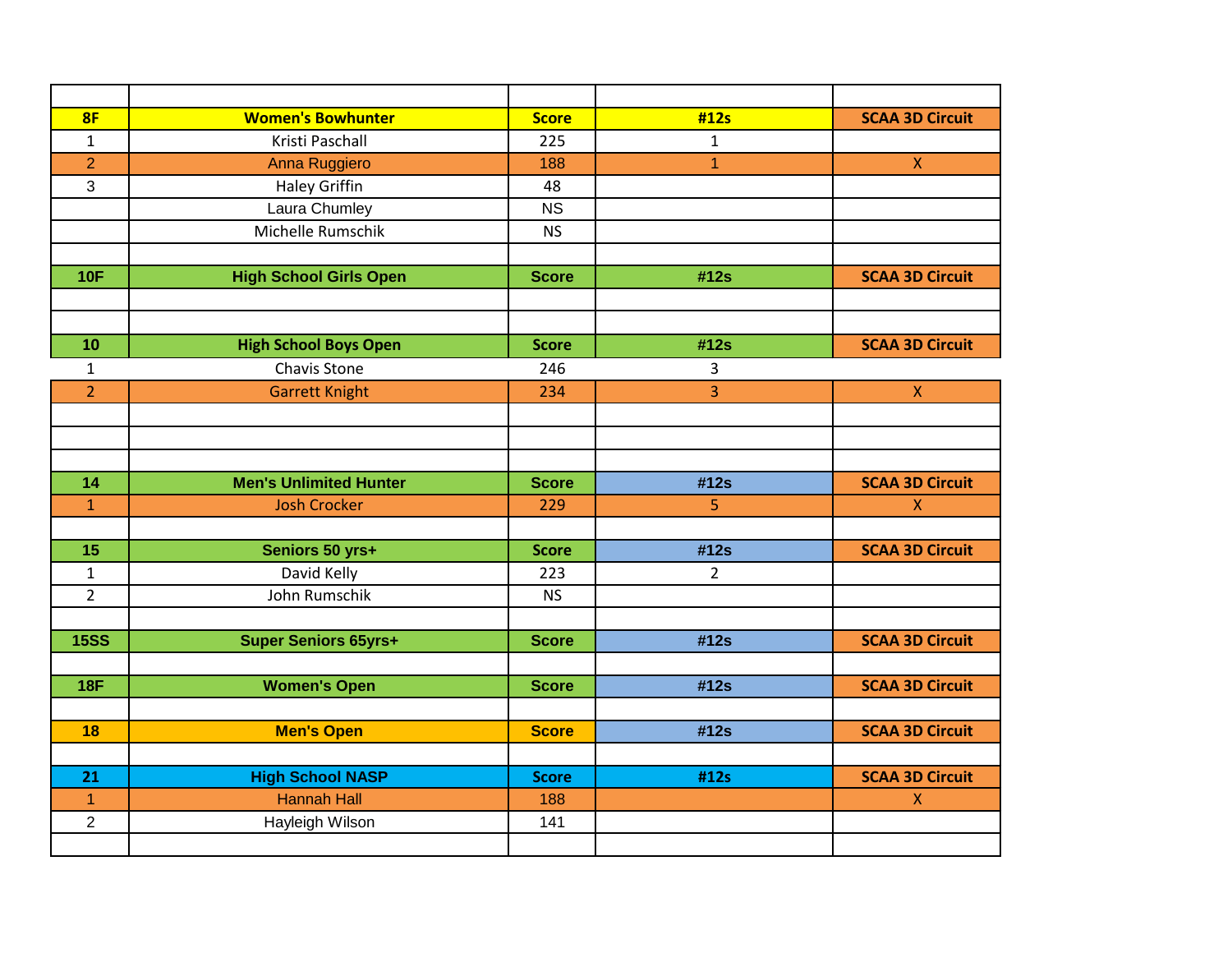| 22             | <b>Middle School NASP</b> | <b>Score</b> | #12s                    | <b>SCAA 3D Circuit</b>  |               |
|----------------|---------------------------|--------------|-------------------------|-------------------------|---------------|
| $\mathbf{1}$   | <b>Emily Collins</b>      | 219          | $\mathbf{1}$            |                         |               |
| $\overline{2}$ | Josh Wilson               | 150          |                         |                         |               |
|                |                           |              |                         |                         |               |
| 23             | <b>Men's Known 50</b>     | <b>Score</b> | #12s                    | <b>SCAA 3D Circuit</b>  |               |
| $\mathbf{1}$   | <b>TC McCarter</b>        | 260          | $\overline{7}$          |                         |               |
| $\overline{2}$ | <b>Lance Tidwell</b>      | 250          | $6\phantom{1}6$         | $\mathsf X$             |               |
| $\overline{3}$ | Dustin Bobo               | 248          | 5                       |                         |               |
| $\overline{4}$ | <b>Stephen Tanner</b>     | 241          | 5                       | $\mathsf X$             |               |
| $\overline{5}$ | John Bethea               | 226          | 3                       | $\overline{X}$          |               |
|                | Nicky Brakefield          | <b>NS</b>    |                         |                         |               |
|                | <b>Steve Randall</b>      | <b>NS</b>    |                         |                         |               |
|                |                           |              |                         |                         |               |
| 24             | <b>Women's Known 40</b>   | <b>Score</b> | #12s                    | <b>SCAA 3D Circuit</b>  |               |
| $\mathbf{1}$   | <b>Caroline Childers</b>  | 248          | 3                       |                         |               |
| $\overline{2}$ | <b>Betty Lanigan</b>      | 246          | $\overline{\mathbf{4}}$ | $\mathsf X$             |               |
| $\overline{3}$ | Debbie Sosebee            | 211          | $\mathbf{1}$            |                         |               |
|                | Kendra Grimmett           | <b>NS</b>    |                         |                         |               |
|                |                           |              |                         |                         |               |
| 25             | <b>Men's Known 40</b>     | <b>Score</b> | #12s                    | <b>SCAA 3D Circuit</b>  |               |
| $\mathbf{1}$   | <b>Brad Griffin</b>       | 252          | 5                       |                         |               |
| $\overline{2}$ | Sam Knight                | 250          | $6\phantom{1}6$         | $\pmb{\chi}$            |               |
| 3              | <b>Joey Caraway</b>       | 248          | 5                       | $\mathsf X$             |               |
| $\overline{4}$ | <b>Dusty Grant</b>        | 248          | $\overline{2}$          | $\mathsf X$             | Joined at TAB |
| $\overline{5}$ | <b>John Craig</b>         | 244          | $\overline{2}$          | $\overline{\mathsf{X}}$ |               |
| 6              | Kyle Cilders              | 241          | $\overline{2}$          |                         |               |
| $\overline{7}$ | <b>Jeremy Fowler</b>      | 238          | 3                       | $\mathsf X$             |               |
| $\bf 8$        | <b>Ricky Crowder</b>      | 234          | $\mathbf{1}$            | $\mathsf X$             |               |
| 9              | Chris Stewart             | 233          | 3                       |                         |               |
| $10\,$         | Cory Coker                | 229          | 5                       |                         |               |
| 11             | <b>Chris Roberts</b>      | 226          | $\overline{2}$          | $\bar{\mathsf{X}}$      |               |
| 12             | DJ Young                  | 222          | 5                       |                         |               |
| 13             | Daniel Waddell            | 220          | $\mathbf{1}$            |                         |               |
|                | Doug Warren               | <b>NS</b>    |                         |                         |               |